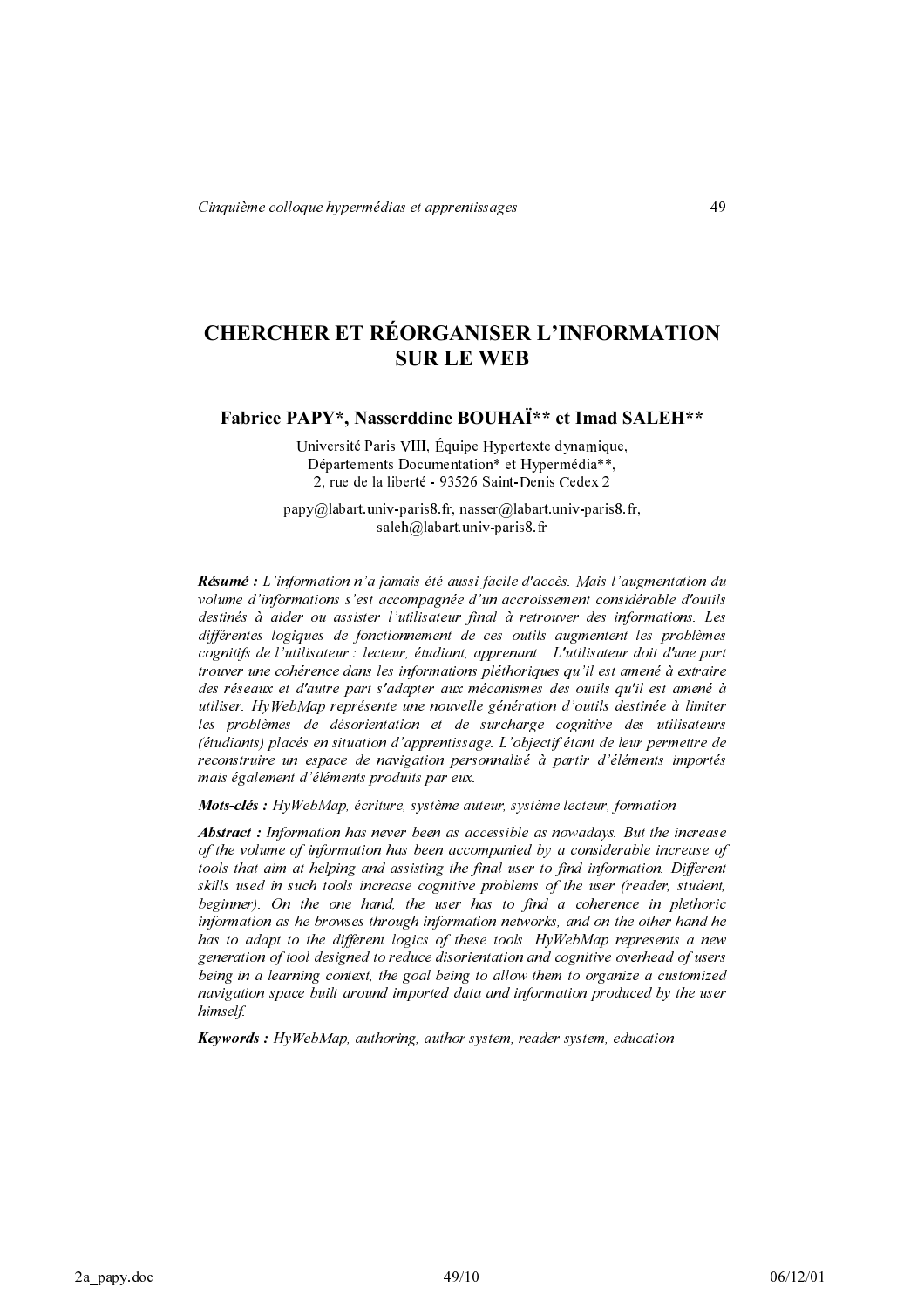# **INTRODUCTION**

Comment peut-on souligner le fait que l'information n'a jamais été autant accessible tout en s'accordant à reconnaître que le nombre d'outils destinés à la recherche d'informations - et l'avènement du Web a, du reste, considérablement accentué ce phénomène – ne cesse de proliférer ?

L'explosion de l'offre logicielle est-elle simplement l'expression d'une logique économique de surenchère technique ou au contraire révèle-t-elle une sensibilisation des utilisateurs aux outils les mieux adaptés à leur logique de recherche ?

Peut-on parler véritablement d'interactivité dans ces offres techniques lorsque l'on constate que la capacité d'interagir proposée à l'utilisateur-lecteur se réduit souvent à l'interaction avec les fonctionnalités logicielles des outils au détriment de l'interactivité souhaitable avec l'information qu'il est amené à manipuler ?

Ces singulières contradictions nous ont amené à proposer une nouvelle génération d'outils dont la vocation première n'est pas de se substituer à l'indispensable volonté d'apprendre qui doit animer tout individu placé en situation de recherche d'informations mais de lui proposer un contexte d'épanouissement cognitif où la désorientation et la surcharge cognitive seraient absentes. HyWebMap qui trouve une application flagrante dans le domaine de l'enseignement – et dont nous projetons l'utilisation dans des 1<sup>er</sup> cycles universitaires en sciences sociales et en sciences humaines – se caractérise par la capacité de produire des espaces de recherche d'informations personnalisés répondant à des exigences d'apprentissage de la recherche documentaire au sein de corpus dédiés.

# **UNE ORIENTATION DIDACTIOUE**

Les travaux de l'équipe de recherche *Hypertexte Dynamique*<sup>1</sup> des départements Hypermédias et Documentation de l'Université Paris 8 ont pour dénominateur commun la conception et l'élaboration de systèmes hypermédias à vocation didactique prise ici dans son acception la plus large.

En effet ces systèmes ne s'adressent pas exclusivement à des pratiques éducatives qui relèvent préférentiellement de la formation initiale ou de la formation continue selon une dichotomie qui veut que les méthodes de l'éducation et de la formation continue aient peu de choses en commun, même si toutes les formes de transmission et d'acquisition des compétences et des savoirs relèvent d'une même souche identitaire (Pelletier, 1996 ; Balpe et al., 1996).

Ces dispositifs élaborés par notre équipe répondent de manière générique aux situations d'apprentissage et d'acquisition de connaissances que l'on retrouve :

· dans des contextes d'accompagnements didactiques tels qu'on peut les rencontrer à l'école, à l'université ou en formation continue. C'est cet aspect que

<sup>1</sup> Voir le site h2ptm.hymedia.univ-paris8.fr pour une présentation des membres, réalisations et projets en cours.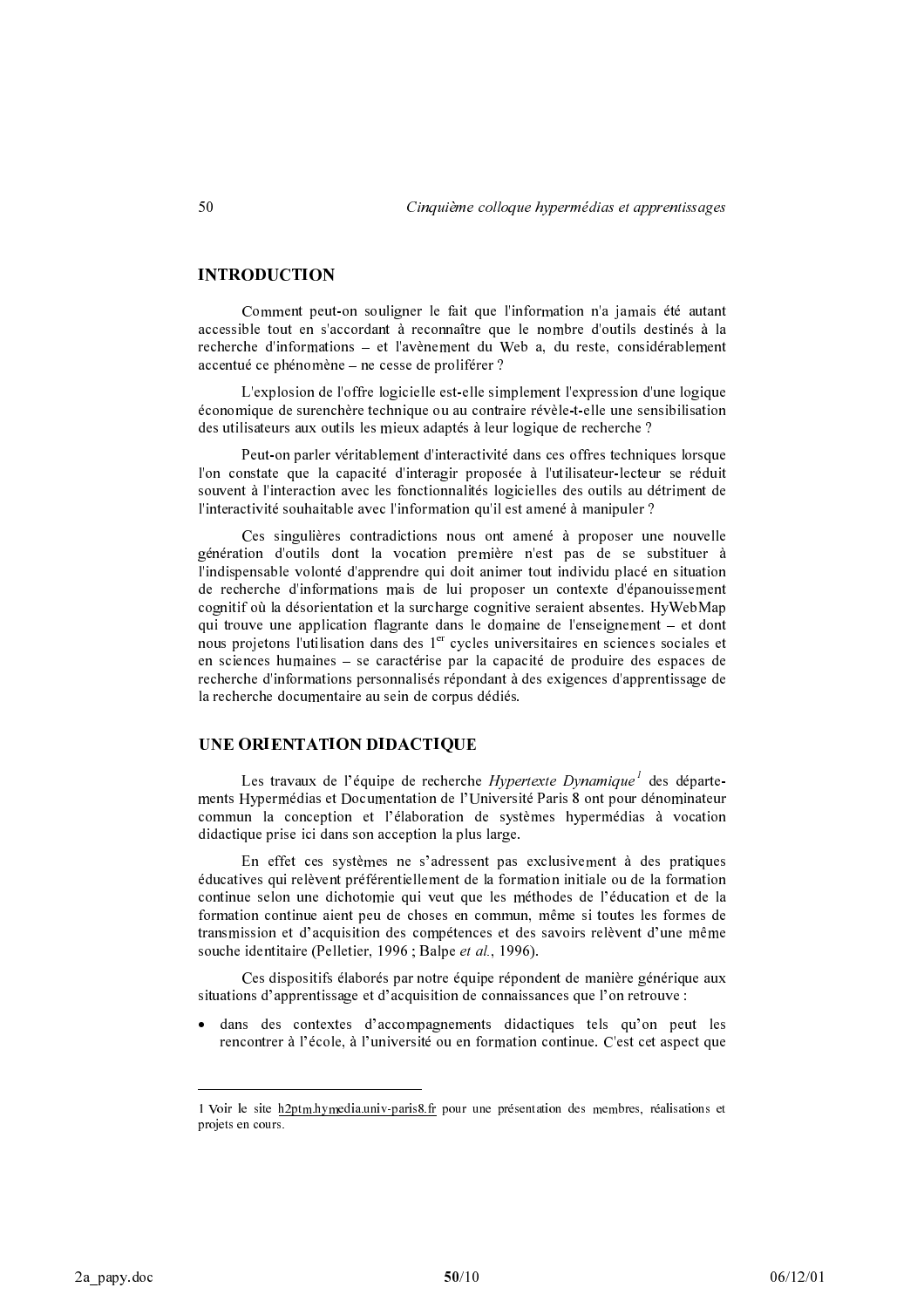nous soulignerons ici au travers de l'utilisation du logiciel HyWebMap auprès d'étudiants de 1er cycle universitaire ;

- en situation d'auto-apprentissage (on parlera plutôt ici d'actualisation de compétences) :
- · dans le cadre de pré-traitement par des professionnels de l'information et de la documentation (documentalistes, ARIST, SVP, CCI...) d'éléments d'information destinés à un usage opérationnel.

# ADÉQUATION ENTRE L'OFFRE ET LA DEMANDE **D'INFORMATIONS**

Les outils que nous développons au sein de notre équipe et dont les prémices s'attachent aux travaux (http://hdyn.hymedia.univ-paris8.fr/neuroweb) conduits dans le cadre du laboratoire Paragraphe de l'Université Paris 8 (Lelu et al., 1999), ne cherchent pas à s'imposer comme des réponses péremptoires à la recherche et à la localisation d'informations à une époque où la numérisation conduit à trouver plus d'un milliard de pages dans les sites Internet. Notre démarche s'inscrit, en amont, dans une réflexion portant sur la pertinence, l'adéquation entre ces différents outils et les principes moteurs dont ils sont issus - avec une approche ouverte dans l'acquisition de savoirs et de connaissances.

## **DESCRIPTION DU SYSTÈME HYWEBMAP**

#### **Agent Web du HyWebMap**

Dans le cadre de notre système, nous avons dû concevoir et développer un outil informatique (dit agent) capable à partir d'une page HTML ou d'une Uniform Resource Locator (URL) quelconque choisie par un utilisateur, de faire l'analyse de cette page, et d'en répertorier ses principales caractéristiques, puis de supprimer les liens internes et externes au site qui sont obsolètes, et enfin de sauvegarder ces informations dans une base de données. L'agent peut détecter quels sont les liens de départ de la page vers d'autres pages du même site (liens internes) ou vers d'autres sites (liens externes). L'agent est paramétrable, et permet à l'utilisateur de définir le parcours de l'agent en profondeur (verticale) et/ou en largeur (horizontale).

#### Création de la base de données

Le site subit une analyse complète par l'agent Web et sera décrit sous forme de tables et de relations entre des ensembles de nœuds, de liens, d'ancres, de profils, et de propriétés. Nous utilisons la représentation relationnelle pour décrire le contenu des nœuds. Les relations Lien (L), Nœud (N) Ancres (A) et Profils (Nombre-de-caractères, Nombres-d'images, Nombre-de-liens-externes, Nombre-deliens-internes, etc.) représentent respectivement les liens, les nœuds, les ancres, les profils et les caractéristiques du nœud (propriétés). La relation prédéfinie liaison (Document-A, Document-B, Lien-L) contient tous les nœuds du Document-A qui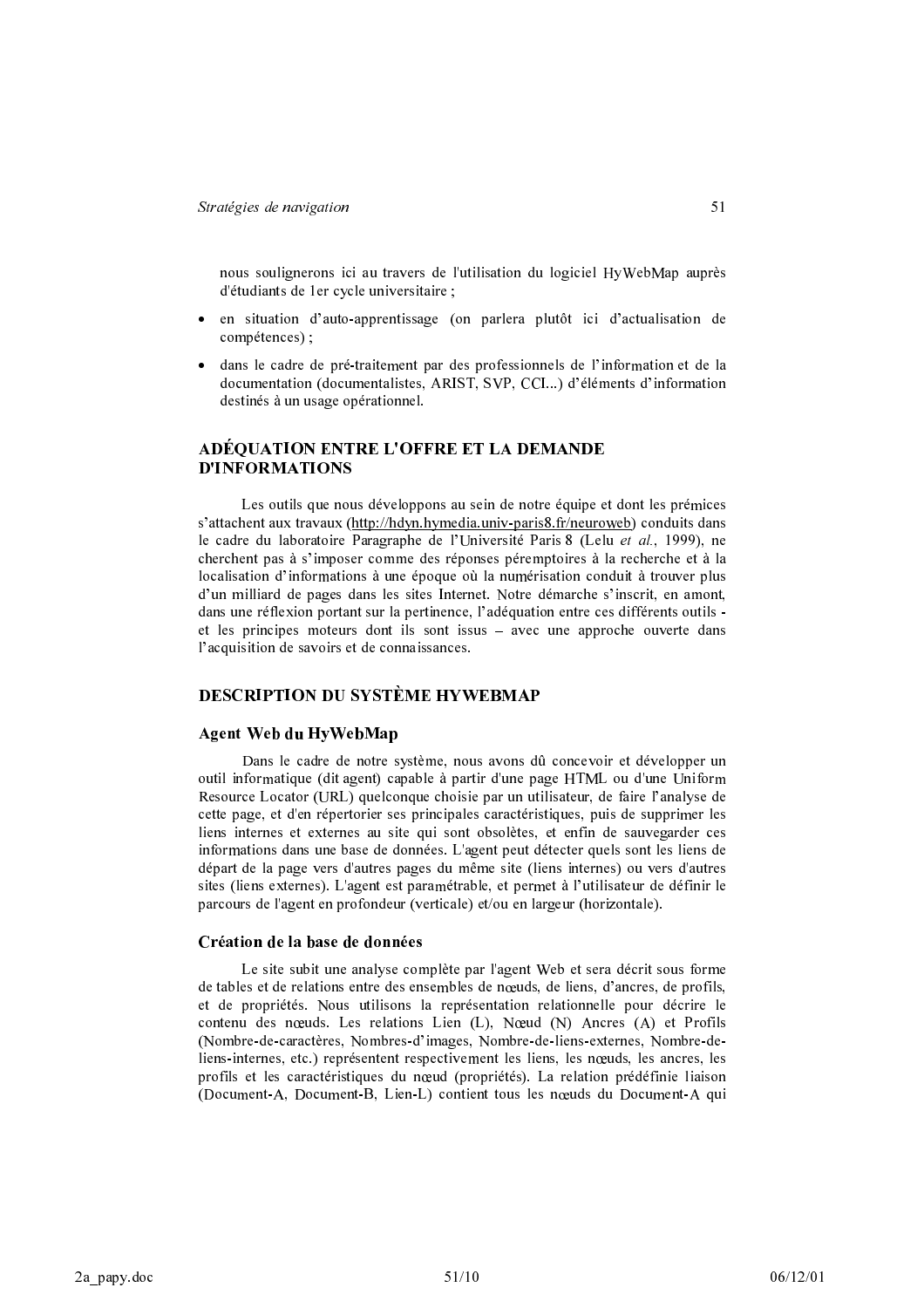sont reliés par un lien-L à un Document-B. La relation Propriété décrit les caractéristiques informationnelles d'un nœud : Titre, Date-Création, Mots-clés, Auteur, etc.

#### Navigation par réseaux interactifs

La carte HyWebMap dite *réseau virtuel* présente l'espace du site visité (les nœuds et les liens) par l'agent Web. La navigation peut-être globale ou locale, HyWebMap présente l'ensemble des nœuds et des liens de l'espace visité ou uniquement les liens attachés à un nœud particulier.

Les utilisateurs peuvent la modifier et y ajouter des nœuds et des liens personnels. Les liens personnels peuvent être ajoutés soit en utilisant les fonctions copier/coller, soit en reliant graphiquement les nœuds dans la carte par un simple tracage d'une flèche entre deux nœuds. Ainsi est créé un lien hypertextuel. Les liens personnels sont représentés par des flèches de couleur rouge qui les distinguent des liens de la carte visitée. Les liens personnels ne sont pas intégrés dans les pages sources, ils sont seulement stockés sur le disque dur de l'utilisateur et sont actifs lorsque le réseau est invoqué.

Nota: Une page Web contient une séquence de fragments de type MIME (Multipurpose Internet Mail Extension) qui peut être une séquence de texte, de son, de vidéo. Hy WebMap considère chaque fragment comme un nœud.

Il est généralement admis qu'un réseau ou une carte est d'autant plus pertinent qu'il est construit par l'utilisateur. Cette construction montre l'engagement actif de l'utilisateur dans les processus d'apprentissage. Dans le processus de recherche d'information pertinente sur le Web, l'utilisateur a besoin d'outils pour l'aider à externaliser et structurer sa pensée qui est en interaction avec l'information trouvée.

#### La création d'un espace personnel

Le système HyWebMap permet la création d'un méta-réseau virtuel personnel à partir d'autres réseaux virtuels. Ainsi, il permet aux utilisateurs d'enrichir leurs méta-réseaux par des liens et des nœuds personnels. Les nœuds peuvent être des documents publics Web (les sites visités) ou des documents privés (des pages Web personnelles stockées sur le disque de l'utilisateur).

Le méta-réseau est enregistré sur le disque dur de l'utilisateur, que celui-ci a nommé lors de sa création et il prend l'extension .hwm. À ce stade le méta-réseau est considéré à part entière comme un réseau virtuel. L'utilisateur peut : 1) naviguer localement dans le réseau virtuel sans établir de connexions à internet, ce qui économise des temps d'accès. Lorsque l'utilisateur désire visualiser une page, HyWebMap invoque le navigateur installé sur sa machine, et peut basculer à tout moment entre son navigateur et son réseau virtuel, 2) réorganiser la structure d'un site visité par rapport à ses connaissances personnelles sur le domaine, sans mettre en cause la structure du site d'origine, 3) construire des réseaux virtuels thématiques en fonction de ses centres d'intérêts. La figure 1 présente une partie d'un réseau virtuel dans HyWebMap. C'est un réseau thématique concernant l'hypertexte. Il est constitué de cinq niveaux.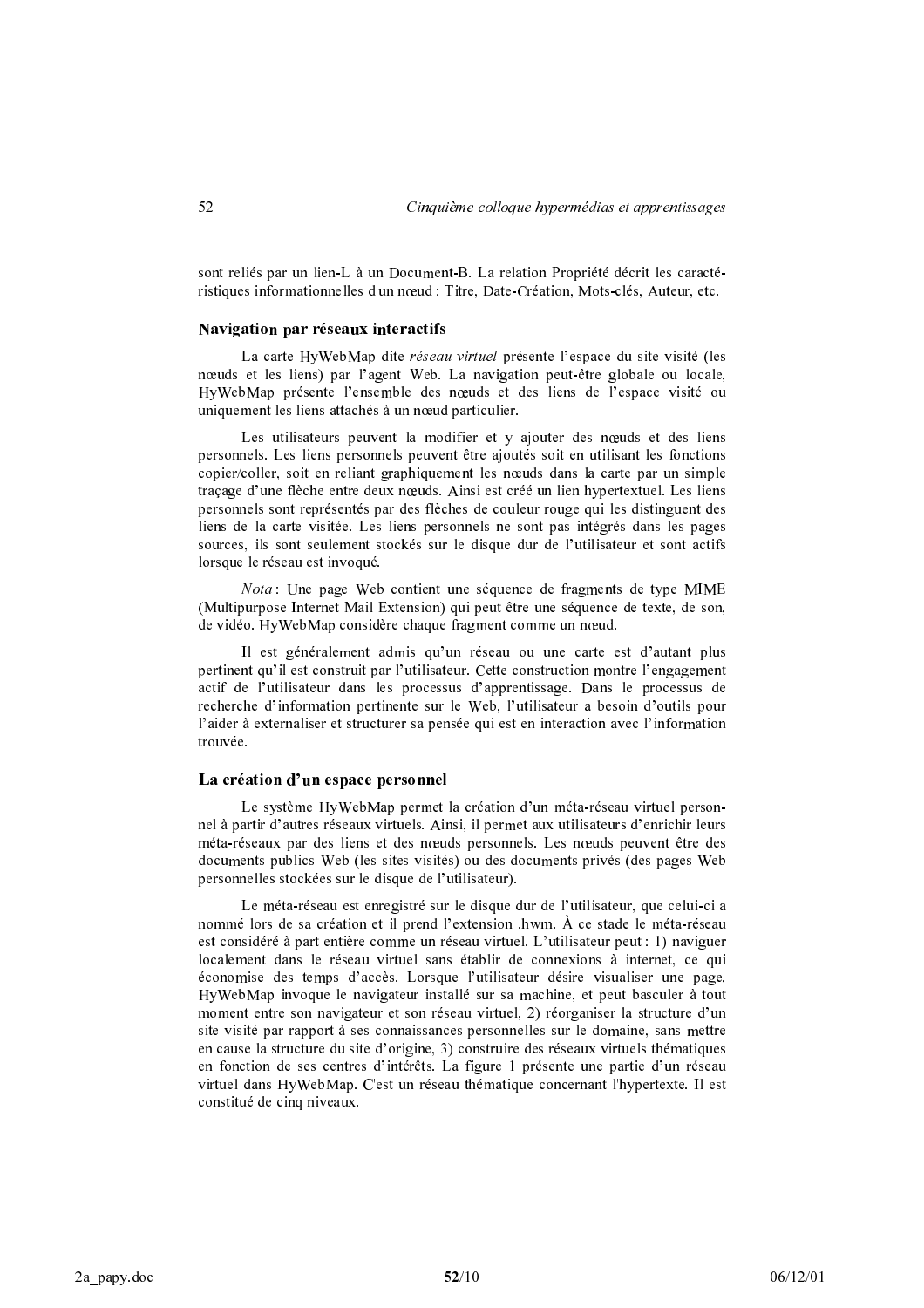

Figure 1.: Réseau virtu el dans Hy WebMap.

#### Agents de surveillance du réseau virtuel

Nous avons développé des agents de surveillance qui contrôlent périodiquement la disponibilité des nœuds du réseau virtuel dans leurs sites d'origine. Dans le cas où un nœud ne serait plus disponible, ils effectuent la modification sur le réseau virtuel et alertent l'utilisateur.

#### Renommage des nœuds et des liens

Dans le système HyWebMap, nous avons introduit le concept de renommage des nœuds et des liens entre des nœuds pour que l'utilisateur rende son réseau compréhensible. Il peut nommer les liens entre les nœuds en fonction de ses connaissances sur le contenu de ces pages. Ce mode de construction du réseau virtuel favorise chez l'utilisateur une navigation plus réflexive et planifiée. La figure 2 présente les adresses des pages Web avant le renommage des nœuds par l'utilisateur.



Figure 2. Les adresses des pages Web avant le renommage des nœuds.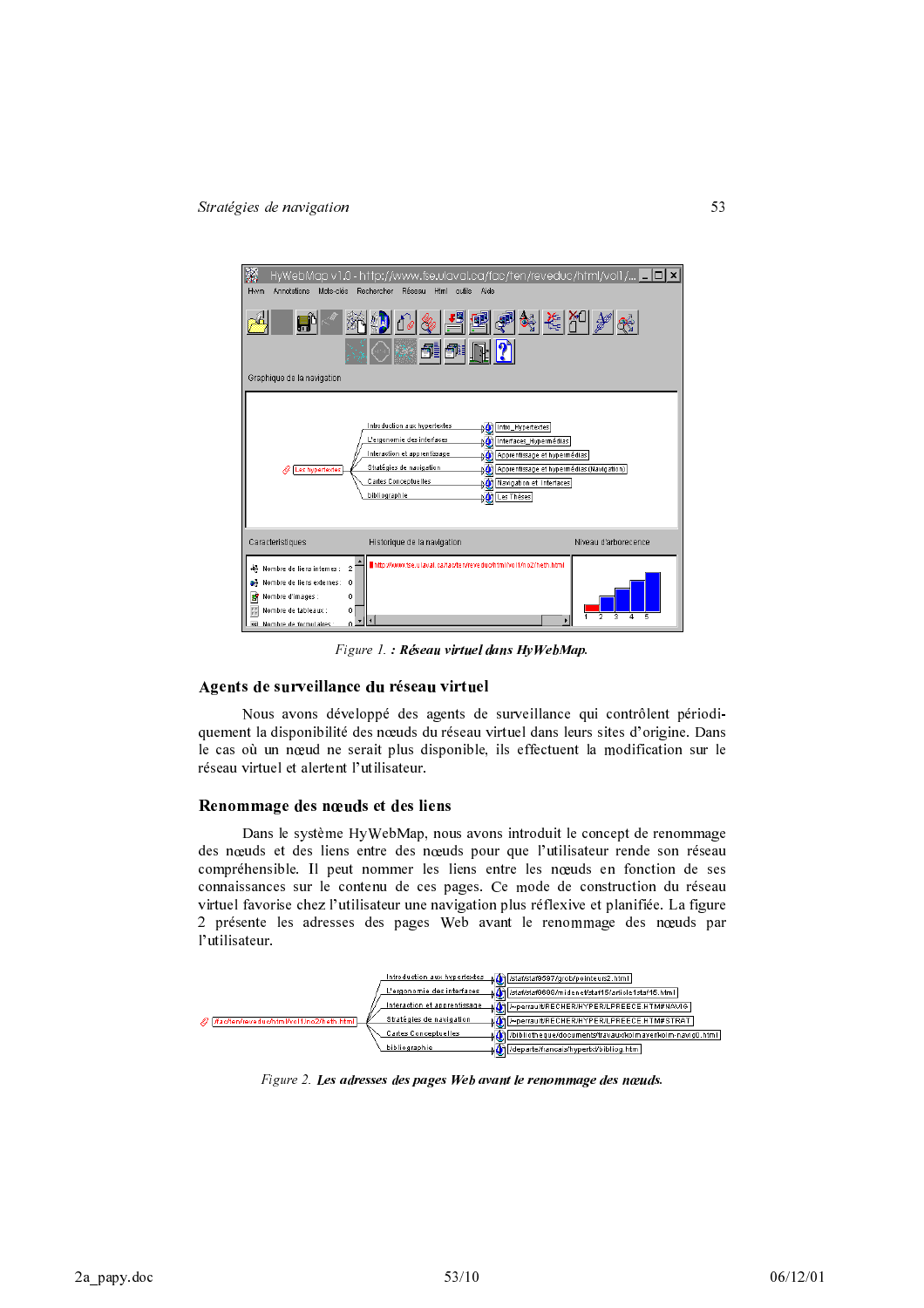### Les outils d'aide à la navigation

HyWebMap est doté de plusieurs outils pour aider l'utilisateur à naviguer dans son réseau, comme : La navigation par historique, c'est un outil classique, car il permet à l'utilisateur de revenir sur un nœud déjà visité. La navigation par niveau d'arborescence, l'utilisateur peut choisir le niveau souhaité à visiter dans l'arborescence du site. La navigation par date, le système HyWebMap sauvegarde pendant deux semaines l'historique de navigation du réseau virtuel. Il peut demander à voir les nœuds visités durant un temps défini entre deux dates. HyWebMap présente un réseau virtuel navigable des nœuds déjà visités, ce qui supprime de fait les doublons. Ce qui n'est pas le cas pour les navigateurs standards qui ne présentent seulement qu'une simple liste des nœuds visités dans l'axe du temps.

#### Création d'annotations, de points de repère et mots-clés

Le réseau virtuel personnel présente l'espace Web de l'utilisateur. HyWeb-Map permet aux utilisateurs d'enrichir leurs réseaux virtuels par la création de leurs annotations personnelles sur un ou plusieurs nœuds. Cette annotation peut être un texte, des liens ou un texte avec des liens. Le réseau virtuel se trouve annoté avec un réseau de notes (trombone rouge = une ou plusieurs annotation/s sur un nœud).

Une annotation comprend trois champs distincts :

- un champ *commentaire* pour les commentaires libres (fond) de textes, d'images, etc. ou un lien :
- un champ *mots-clés* sans nécessairement faire partie du nœud (les mots-clés peuvent être créés par l'utilisateur et peuvent être utilisés lors des interrogations sur le réseau :
- un champs pour les variantes (synonyme ou correction de syntaxe) (forme).

Pour un nœud donné, chacun de ces champs peut être rempli ou non. Ils sont complètement indépendants. Cette distinction entre les annotations est utile à des fins de recherche. Les annotations sont au format HTML. Dès qu'un nœud est revisité, son annotation qui est attachée apparaît dans le navigateur.

L'utilisateur a la possibilité de mettre un point de repère sur un nœud pour signaler son importance dans le réseau et ainsi se repérer dans celui-ci.

#### Génération d'un site Web à partir du réseau virtuel de HyWebMap

Une fonctionnalité intéressante fournie par le système HyWebMap est le module permettant la génération transparente du réseau virtuel au format HTML. Elle permet d'enregistrer et d'exporter le réseau virtuel (liens, annotations) au format HTML qui constitue une caractéristique très utile pour la consultation du réseau par un navigateur standard.

Le site généré prend l'extension « .html ». Dès qu'il est chargé, HyWebMap génère deux frames. À gauche se présente la frame de navigation (le nom du lien entre deux nœuds) et à droite la frame présente les profils de la page source : Nom du réseau, Titre de la page, Url de la page source, les mots-clés, nom de l'auteur,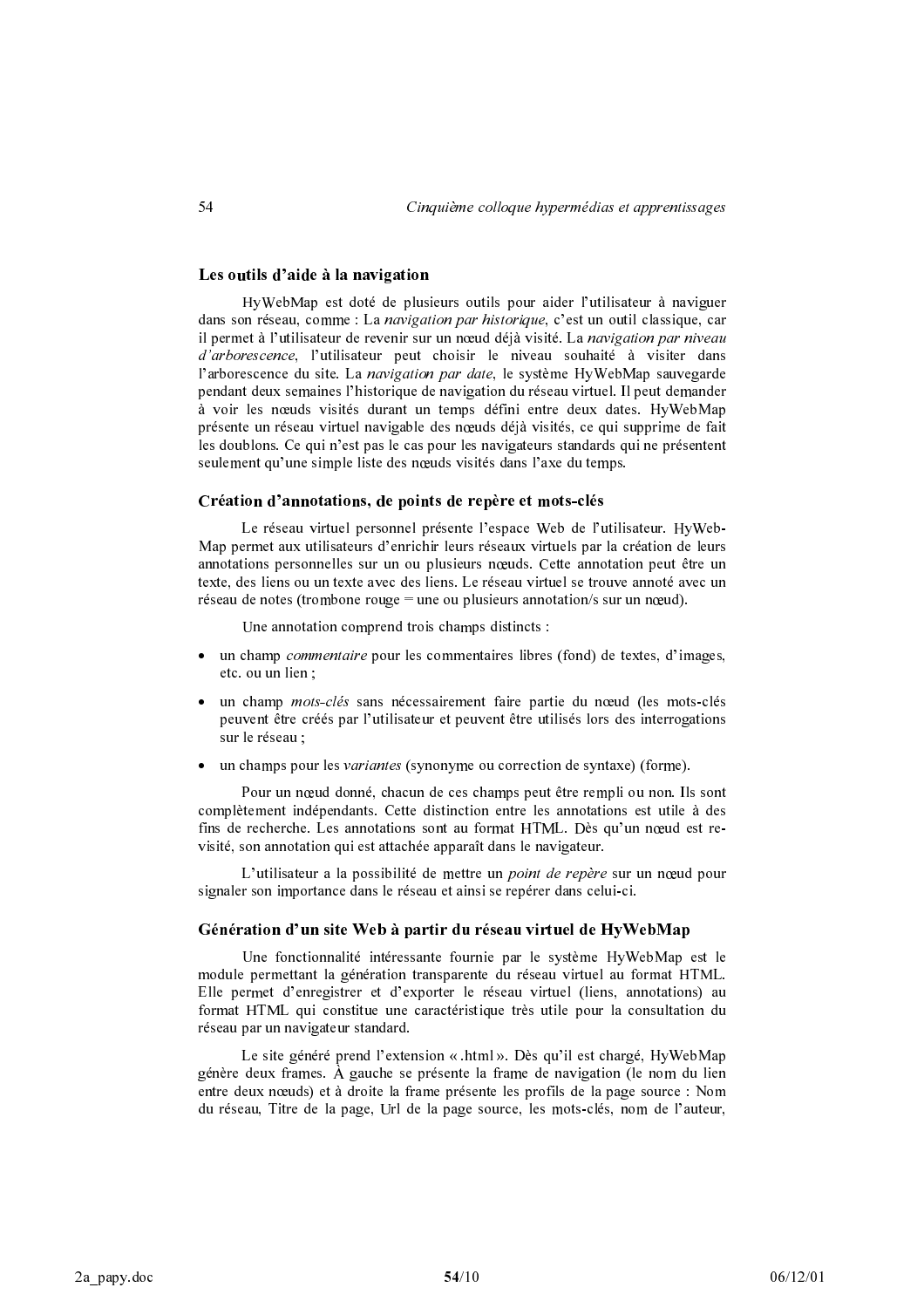date de la création (Pour les trois derniers, ils sont affichés à condition que la page contienne des méta-balises pour les détecter). Hy WebMap affiche les annotations personnelles en bas de la page. La figure 3 présente la génération du réseau virtuel en site html



Figure 3. La génération du réseau virtuel en site html.

# **HYWEBMAP APPLIQUÉ À LA RECHERCHE DOCUMENTAIRE**

Soulignons que cette approche de la recherche documentaire au moyen d'un outil comme HyWebMap (Saleh, Bouhaï & Papy, 2000) ne vise pas à remplacer la fréquentation et l'utilisation des bibliothèques universitaires ou les centres de documentation spécialisés. Certes, HyWebMap a été conçu pour gérer des données électroniques véhiculées par le Web, mais il est clair que les lieux ressources disposent de fonds documentaires dont la transposition numérique relève de la pure utopie et qui laissent penser à juste titre que leur fréquentation demeurera un impératif dans l'acquisition du « métier d'étudiant ».

La méthodologie de la recherche documentaire a pour objectif principal de faire acquérir aux étudiants des méthodes de travail et d'étude indispensables à leur réussite universitaire et professionnelle. Cette méthodologie ne concerne pas le travail de recherche documentaire stricto sensu mais introduit également et plus génétiquement les étapes de la formation au travail intellectuel.

Ainsi, apprendre aux étudiants à définir une problématique implique une capacité à :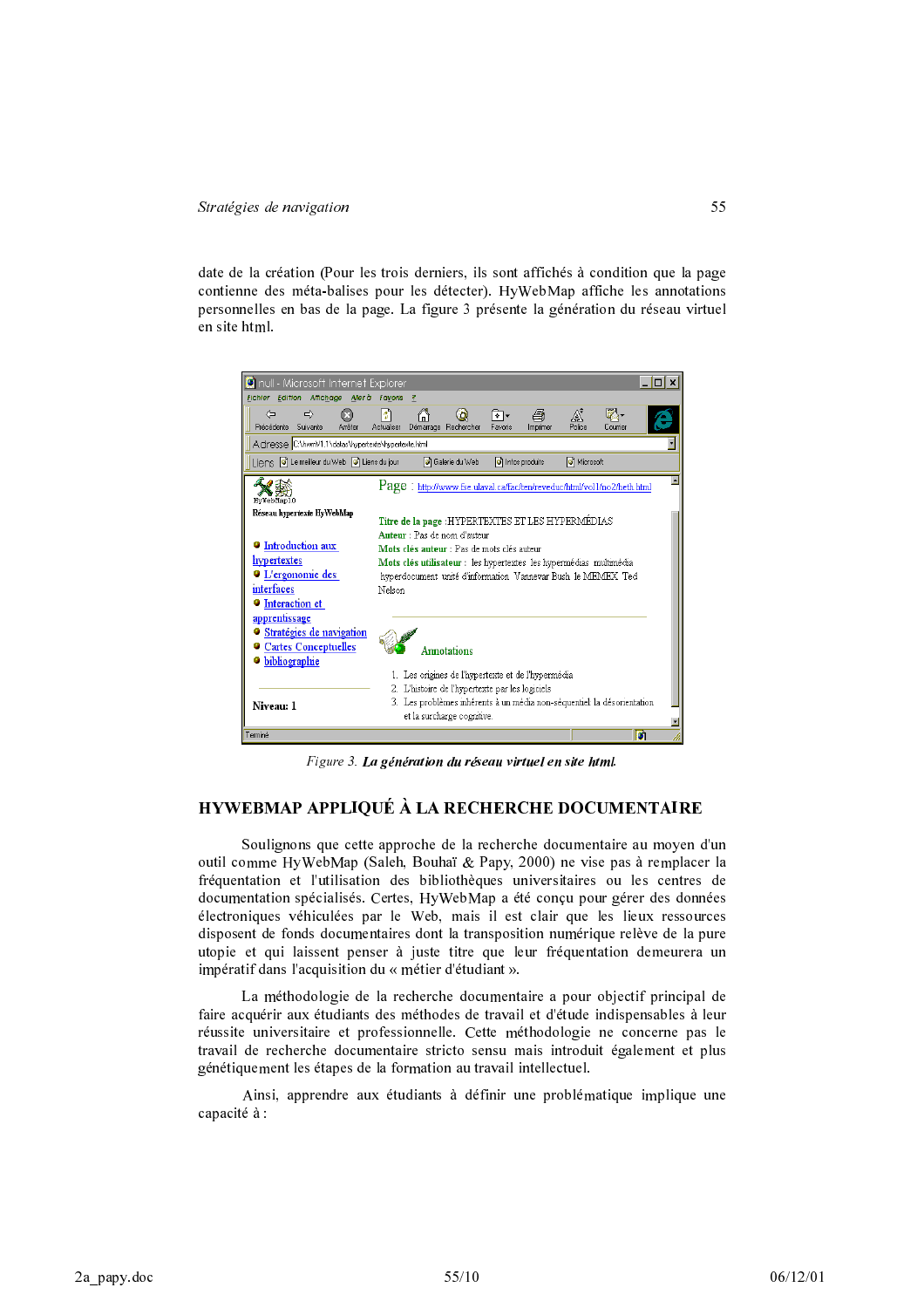- -délimiter un contexte général : période, zone géographique, domaines disciplinaires, auteurs, thèmes concernés...
- -déterminer et sélectionner des documents pertinents de par leur qualité scientifique dans les domaines concernés ;
- cerner le sujet au moyen de rapprochements et d'interrogations;
- -prendre en compte les aspects secondaires (variantes) soulevés par les documents retenus et introduire des hiérarchies ou des nuances.

Leur capacité à organiser les informations qu'ils recueillent en fonction de leur objectif de recherche sera déterminante dans la définition d'une problématique universitaire conforme. C'est ainsi qu'il leur faut apprendre à distinguer :

- -les sources : textes et données qui seront sujets à analyse et qui formeront la base de leur travail :
- -les commentaires : études et ouvrages qui proposent des synthèses, des critiques, des analyses, des interprétations de ces textes et données ;
- les opinions et commentaires personnels.

Ces objectifs avoués dans la méthodologie de la recherche documentaire vont directement impliquer l'étudiant de 1<sup>er</sup> cycle en lecteur/acteur, en lecteur/critique capable d'apprécier la nature de l'information qu'il découvre, d'en apprécier la contextualité, de l'organiser et de la réutiliser afin d'alimenter une problématique qu'il aura été amené à traiter. Ces activités intellectuelles effectives se manifestent alors sous de multiples formes : annotations, résumés, synthèses, fiches de lecture...

L'étudiant se retrouve donc confronté et contraint à organiser sa propre production d'écrits, aussi modeste soit-elle.

HyWebMap répond à cette double activité de lecture et d'écriture mise en œuvre dans l'organisation des éléments d'argumentation destinés à répondre à la problématique définie, en permettant à l'étudiant de se concevoir un réseau constitué des documents (l'intégralité de ceux-ci ou plus succinctement l'ensemble des références qui les caractérisent) qu'il aura pu glaner au cours de ses recherches bibliographiques. Il aura la possibilité d'annoter chacun de ces documents, de créer des liens entre les différents éléments ainsi représentés et de les typer pour faciliter les lectures ultérieures.

L'étudiant pourra ainsi orienter le futur lecteur en préparant des parcours de lecture dans le réseau qu'il aura constitué, parcours de lecture qui représenteront sa ou ses analyses de la problématique à laquelle il aura été confrontée. Ses espaces de connaissances pourront ainsi de manière récurrente faire l'objet de commentaires et d'annotations de la part des lecteurs.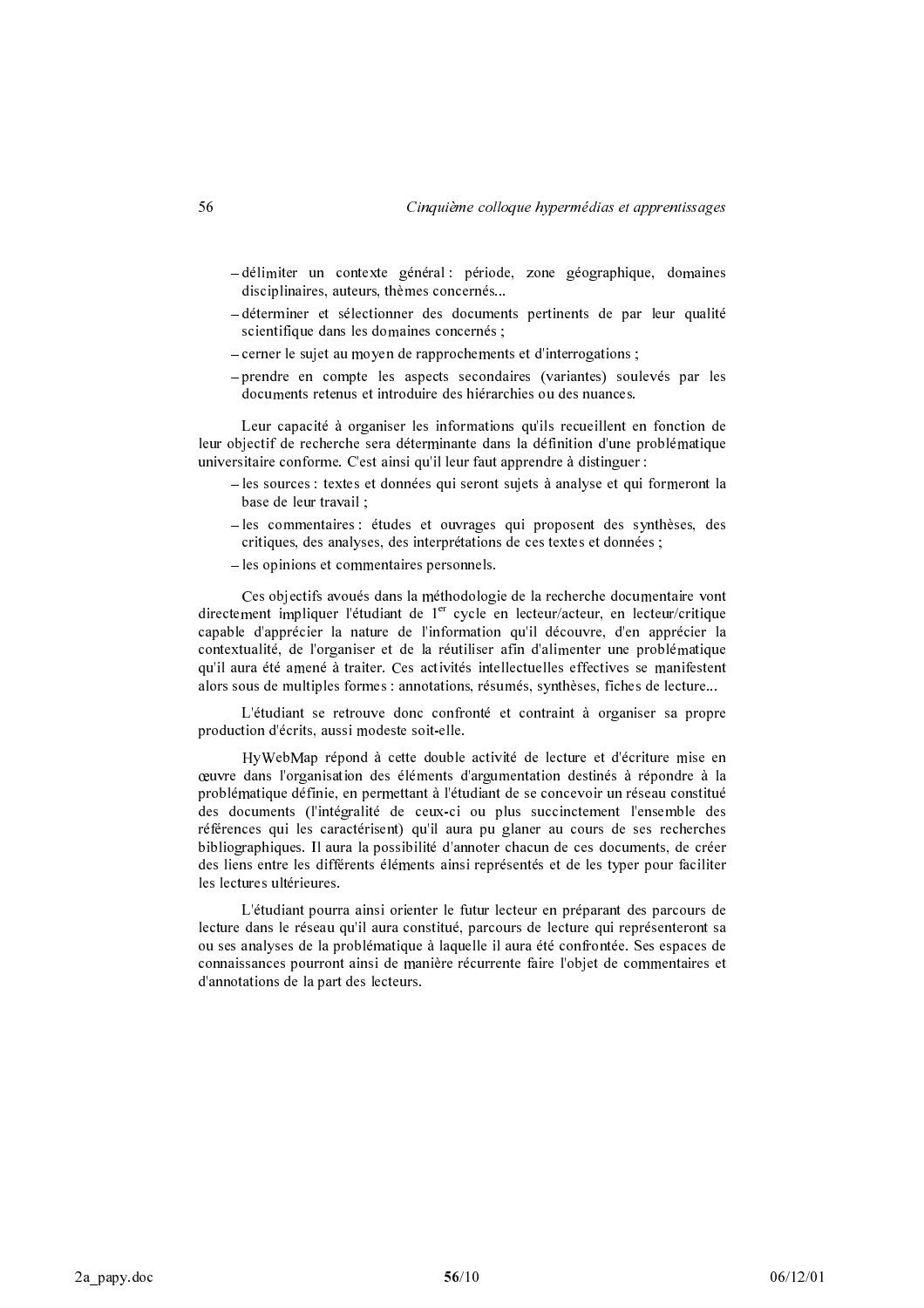### **CONCLUSION**

L'évolution des Technologies de l'Information et de la Communication libérées des contingences techniques coercitives de l'informatique a ouvert des perspectives extraordinaires en matière d'accessibilité à l'information numérique (accessibilité liée de façon univoque à la consultation mais où l'aisance voire même la facilité se retrouve également dans la production de l'information). La fin des années 80 a vu apparaître pléthore de dispositifs logiciels (KMS, InterMedia, MetaCard, HyperCard, InterSect, NoteCards, HAM, Guide...) empruntant les fonctionnalités de l'hypertexte, exploitant les récentes avancées en matière de technologies de réseaux et destinées à faciliter le transfert et la consultation d'informations multimédia.

Néanmoins, les débuts de la décennie 90 n'ont pas vu de véritables solutions logicielles s'imposer, freinées par les difficultés de migration des fonds documentaires électroniques existants (hypertextualisation) et par les problèmes méthodologiques résultant de la conception de systèmes d'informations hypertextes.

Cette difficile période de mutation technologique de l'information a été extrêmement riche en réflexions et interrogations quant aux profils des utilisateurs et à leurs objectifs de recherche. Une géométrie de type de systèmes allant de ceux spécifiquement « auteur » à ceux résolument « lecteur » a ainsi témoigné des diverses approches favorisant la production de documents multimédias, le point de vue de l'auteur, du lecteur, l'accessibilité de l'information, l'organisation, les environnements collaboratifs, etc.

Le déploiement tentaculaire du World Wide Web a définitivement contrarié ces différentes approches en amorcant une ère de production industrielle de données numériques. L'explosion démographique de sites Web atteste de l'opérationnabilité des systèmes logiciels de production d'information et des efforts de développement faits en ce sens. Du point de vue du lecteur, les outils de recherche n'ont guère évolué, on retrouve dans les versions « modernes » des navigateurs Internet les fonctionnalités stéréotypées du précurseur Mosaïc, fruit des travaux du NCSA. On ne peut que constater que l'accroissement du volume d'informations accessibles en ligne ne s'est nullement accompagné d'outils qualitatifs susceptibles d'assister efficacement l'utilisateur dans sa recherche d'informations. Les problèmes de désorientation dans les espaces de données électroniques et de surcharge cognitive qui perdurent jusqu'à présent montrent bien que le modèle de l'utilisateur considéré comme un simple lecteur « presse-boutons » est définitivement obsolète.

Le dispositif logiciel HyWebMap au-delà de ses caractéristiques techniques et de ses modalités de mise en œuvre replace l'utilisateur dans son rôle principal de lecteur/acteur au sein d'un espace de connaissances qu'il construit et qu'il enrichit au fil de ses lectures.

Les différentes situations industrielles et pédagogiques auxquelles nous avons confronté HyWebMap nous encouragent à poursuivre cette expérimentation que nous orienterons vers les métiers de l'information. Les professionnels de l'information sont les premiers à attendre des outils capables de bâtir des systèmes d'informations dédiées avec lesquels leurs usagers seront amenés à interagir